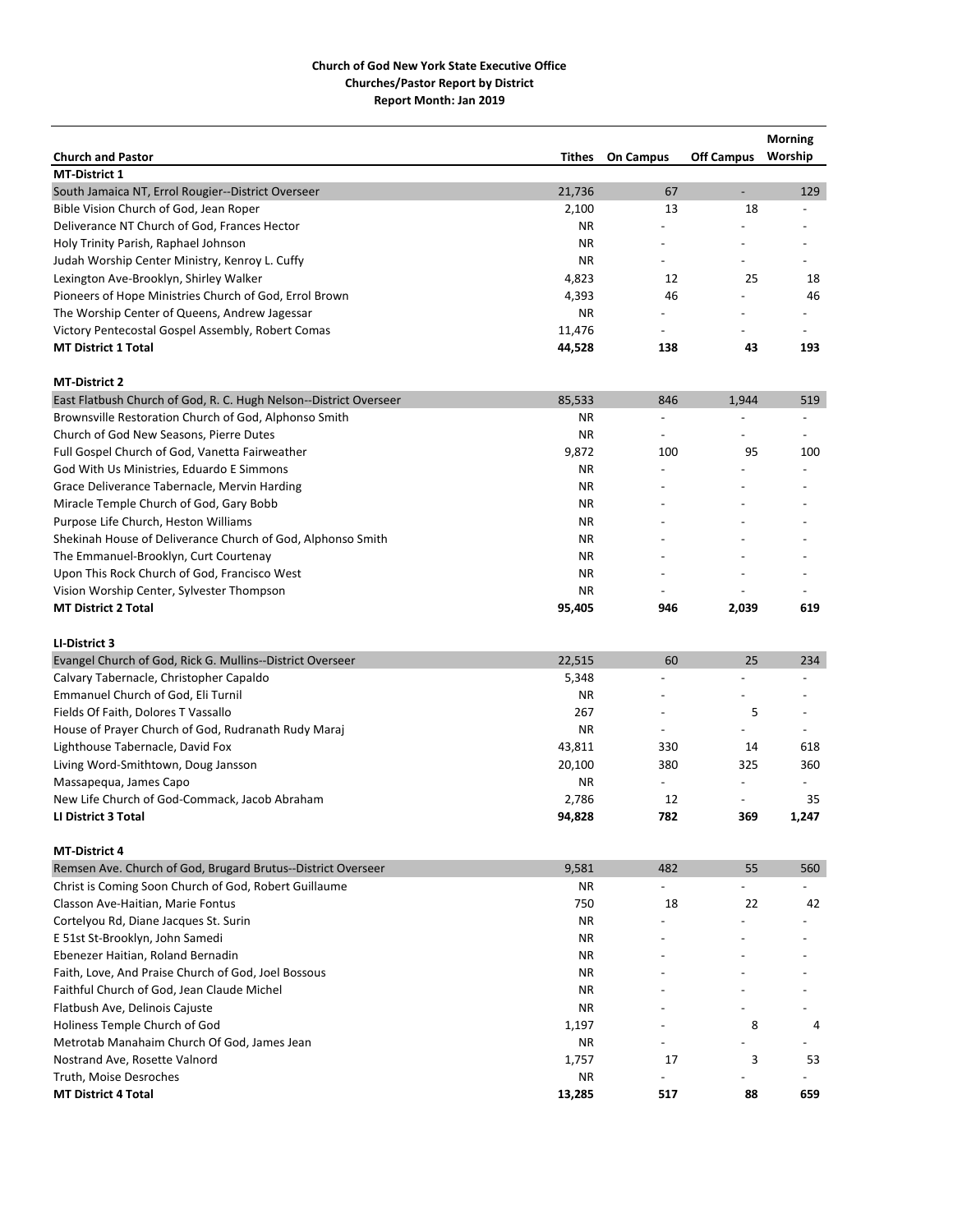| <b>Church and Pastor</b>                                             | Tithes    | <b>On Campus</b>         | <b>Off Campus</b>        | <b>Morning</b><br>Worship |
|----------------------------------------------------------------------|-----------|--------------------------|--------------------------|---------------------------|
| <b>MT-District 5</b>                                                 |           |                          |                          |                           |
| Manhattan Church of God, Emmanuel Denis--District Overseer           | 2,659     | 10                       | 10                       | 47                        |
| Huntington Haitian, Georges Franck                                   | 7,937     | $\overline{a}$           | $\overline{a}$           | 130                       |
| Manhattan-Uppertown, Jean Milou Octelene                             | <b>NR</b> | $\overline{\phantom{a}}$ |                          | $\overline{\phantom{a}}$  |
| Mount Vernon - Haitian, Jean Carlos Charles                          | <b>NR</b> | $\overline{a}$           | $\overline{\phantom{0}}$ | $\overline{\phantom{0}}$  |
| New Rochelle Haitian, Joanes Rousseau                                | 11,539    | 49                       | 18                       | 81                        |
| Yonkers-Haitian, Manfred Jean-Louis                                  | 9,620     |                          |                          |                           |
| <b>MT District 5 Total</b>                                           | 31,755    | 59                       | 28                       | 258                       |
|                                                                      |           |                          |                          |                           |
| MT-District 6                                                        |           |                          |                          |                           |
| Spring Valley, Edner B Ligonde--District Overseer                    | 18,000    | 50                       | 30                       | 149                       |
| Seed Church Of God, Hermann Michel                                   | 400       | $\overline{a}$           | $\overline{\phantom{0}}$ | 55                        |
| Trinity Church of God, Guisley Noisin                                | <b>NR</b> |                          |                          |                           |
| <b>MT District 6 Total</b>                                           | 18,400    | 50                       | 30                       | 204                       |
|                                                                      |           |                          |                          |                           |
| <b>MT-District 7</b>                                                 |           |                          |                          |                           |
| Francis L Blvd-Haitian, Emmanuel Blanchard--District Overseer        | 10,301    | $\overline{7}$           | 111                      |                           |
| Cambria Heights-Haitian, Pierre Joseph                               | ΝR        | $\overline{a}$           |                          |                           |
| Clarkson Ave, Clarens Lapointe                                       | ΝR        |                          |                          |                           |
| Corner Stone Church of God, Edvard Esteve                            | 2,890     |                          |                          |                           |
| Elise Evangelique Salem, Enid St. Louis                              | <b>NR</b> |                          |                          |                           |
| <b>MT District 7 Total</b>                                           | 13,191    | 7                        | 111                      |                           |
| <b>MT-District 8</b>                                                 |           |                          |                          |                           |
| Ebenezer Full Gospel Church of God, Kurian George--District Overseer | <b>NR</b> | ÷,                       |                          |                           |
| Bethel Church of God India, C D Georgekutty                          | 1,950     | $\overline{a}$           | $\overline{a}$           | 54                        |
| Bronx-India, Thankachan Thomas                                       | <b>NR</b> |                          |                          |                           |
| Emmanuel Pentecostal, Finney Thomas                                  | ΝR        |                          |                          |                           |
| Faith Tabernacle-India, Thomas V Zacharia                            | 1,952     |                          |                          |                           |
| First Church of God, Cecil Mathew                                    | <b>NR</b> |                          |                          |                           |
| Mount Zion Church of God, Biju Thomas                                | ΝR        |                          |                          |                           |
| Queens-India, Benjamin Thomas                                        | <b>NR</b> |                          |                          |                           |
| Shalem Church of God, Sabu George                                    | ΝR        |                          |                          |                           |
| Yonkers Church of God, Kurian Moses                                  | 1,800     |                          |                          |                           |
| <b>MT District 8 Total</b>                                           | 5,702     |                          |                          | 54                        |
|                                                                      |           |                          |                          |                           |
| <b>MT-District 9</b>                                                 |           |                          |                          |                           |
| Flushing, Luke Liu                                                   | <b>NR</b> |                          |                          |                           |
| International Bethel Church of God, Roy Suwuh                        | 5,071     |                          |                          |                           |
| <b>MT-District 9 Total</b>                                           | 5,071     |                          |                          |                           |
| LI-District 10                                                       |           |                          |                          |                           |
| Abundant Life-Holbrook, Gregory Wilk--District Overseer              | 25,575    | 85                       | $\sim$                   | 305                       |
| Faith Tabernacle, James Graziano                                     | 15,000    | 200                      | 150                      | 400                       |
| Harvest Tabernacle Church of God, James R Pendleton                  | 100       |                          |                          |                           |
| Ministerio Casa de Adoracion, Sergio Salazar                         | 1,450     | $\overline{a}$           | 5                        | 40                        |
| Victory-East Patchogue, Anthony Seaton                               | 8,176     | 35                       |                          | 85                        |
| World Outreach, Dennis Evensen                                       | 10,236    | 30                       | 20                       | 75                        |
| LI District 10 Total                                                 | 60,537    | 350                      | 175                      | 905                       |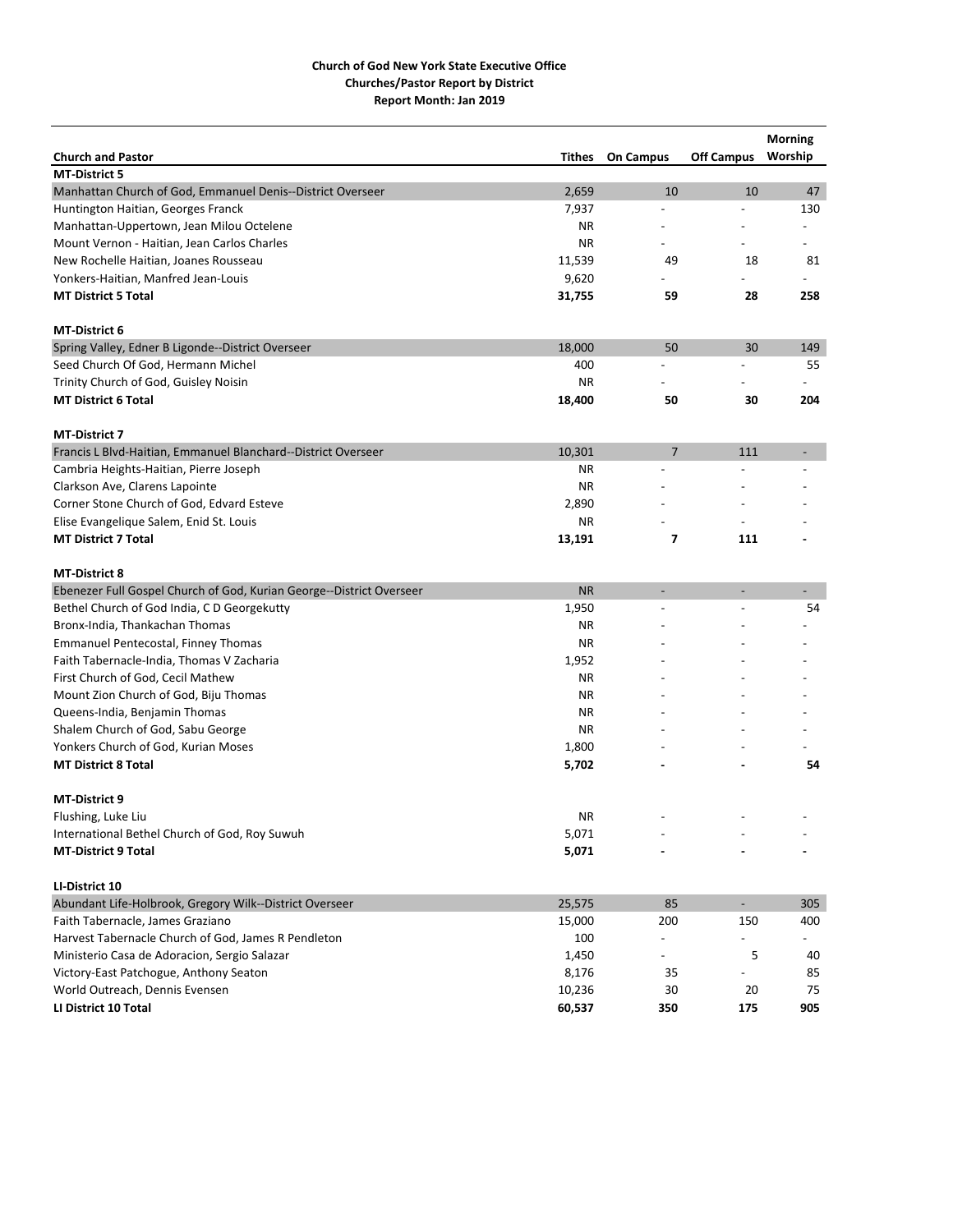| <b>Church and Pastor</b><br><b>Off Campus</b><br>Worship<br>Tithes<br><b>On Campus</b><br><b>MT-District 11</b><br>35,090<br>Mount Vernon, Clifford Thompson--District Overseer<br>224<br>277<br>÷,<br>Elim Church of God, Marcia Pauline Pennicott<br>8,480<br>20<br>160<br>4<br>Faith Church of God-West Park, Max R. Faricloth<br>ΝR<br>$\overline{a}$<br>Fulton Avenue Church of God, George Hall<br><b>NR</b><br>Rehoboth NT COG, Leopold Clarke<br>ΝR<br>Solid Rock COG, Thomas Stimpson<br><b>NR</b><br>Spring Valley NT Church of God, Brenda McCrea-Compass<br>710<br>13<br>44<br>Tabernacle Church of God, Egdal Henri-Mundle<br>3,350<br>33<br>40<br>The First Haitian Church of God, Paul Laplante<br>3,261<br>20<br>The Gathering International Ministries, Lezmine Hawthorne<br>2,222<br>35<br>37<br>$\overline{a}$<br>6,514<br>The United Church of God, Margaret Forrester<br>120<br>145<br>$\overline{a}$<br>Victory! Walden<br>2,011<br>16<br><b>MT District 11 Total</b><br>61,638<br>465<br>719<br>4<br><b>MT-District 12</b><br><b>NR</b><br>New York-Bethzatha, David Kim<br>$\overline{\phantom{a}}$<br>$\overline{\phantom{a}}$<br>Dae Myung, Yoon Yong-Duk<br><b>NR</b><br>$\overline{a}$<br>Jusim Korean, Yong Kun Yun<br>ΝR<br><b>MT District 12 Total</b><br><b>UP-District 14</b><br>Living Waters, Eldred Jenkins<br><b>NR</b><br>Albany - Praise Tabernacle, Larry Dudley<br>3,862<br>56<br>13<br>50<br>Damascus Church of God, David Colon<br><b>NR</b><br>$\overline{a}$<br>Healing Waters Church of God, Kermit Lavigne<br>ΝR<br>$\overline{a}$<br>Peru Church of God, Daniel Elder<br>2,469<br>9<br>20<br><b>UP District 14 Total</b><br>6,331<br>13<br>70<br>65<br><b>UP-District 15</b><br>New Beginning Church of God, Althea Baines-Asst to Bishop<br>10,689<br>46<br>541<br>166<br>Arcade<br>ΝR<br>$\overline{a}$<br>Buffalo-Emmanuel Temple, Jason Whitaker<br>2,923<br>$\overline{a}$<br>$\overline{a}$<br>Greater Niagara Falls, Joseph Whitman<br>9,814<br>30<br>73<br>$\overline{\phantom{a}}$<br>62<br>Healing Word Ministries, Leecroft Clarke<br>3,605<br>87<br>100<br><b>UP District 15 Total</b><br>27,031<br>163<br>641<br>301<br><b>UP-District 16</b><br>2,339<br>5<br>Restoration-Rochester, Lee Thomas McCloud--District Overseer<br>40<br>Higher Heights, Julius Brunson<br>ΝR<br>$\overline{a}$<br>$\overline{a}$<br>$\overline{\phantom{a}}$<br>Miracle Outreach, Mary L Robinson<br>New Covenant Church of God Ministries, Woodrow Wilson<br>4,551<br>60<br>45<br>60<br>6,890<br>100<br><b>UP District 16 Total</b><br>50<br>60<br><b>UP-District 17</b><br>1,080<br>Flint Creek, Russell Willemsen--District Overseer<br>13<br>18<br>$\overline{\phantom{a}}$<br>Auburn, Frederick J Colombo<br>3,772<br>25<br>40<br>$\overline{\phantom{a}}$<br>2,995<br>19<br>House of Refuge-Iglesia De Dios Casa De Refugio, Alfredo Resendiz-Pineda<br>65<br>$\overline{\phantom{0}}$<br>House of Restoration, Pedro Gomez<br>999<br>27<br>35<br><b>NR</b><br>Newark, Jamie Riviera<br><b>UP District 17 Total</b><br>8,846<br>65<br>19<br>158 |  |  | <b>Morning</b> |
|-------------------------------------------------------------------------------------------------------------------------------------------------------------------------------------------------------------------------------------------------------------------------------------------------------------------------------------------------------------------------------------------------------------------------------------------------------------------------------------------------------------------------------------------------------------------------------------------------------------------------------------------------------------------------------------------------------------------------------------------------------------------------------------------------------------------------------------------------------------------------------------------------------------------------------------------------------------------------------------------------------------------------------------------------------------------------------------------------------------------------------------------------------------------------------------------------------------------------------------------------------------------------------------------------------------------------------------------------------------------------------------------------------------------------------------------------------------------------------------------------------------------------------------------------------------------------------------------------------------------------------------------------------------------------------------------------------------------------------------------------------------------------------------------------------------------------------------------------------------------------------------------------------------------------------------------------------------------------------------------------------------------------------------------------------------------------------------------------------------------------------------------------------------------------------------------------------------------------------------------------------------------------------------------------------------------------------------------------------------------------------------------------------------------------------------------------------------------------------------------------------------------------------------------------------------------------------------------------------------------------------------------------------------------------------------------------------------------------------------------------------------------------------------------------------------------------------------------------------------------------------------------------------------------------------------------------------------------------------------------------------------------------------------------------------------------------------------------------|--|--|----------------|
|                                                                                                                                                                                                                                                                                                                                                                                                                                                                                                                                                                                                                                                                                                                                                                                                                                                                                                                                                                                                                                                                                                                                                                                                                                                                                                                                                                                                                                                                                                                                                                                                                                                                                                                                                                                                                                                                                                                                                                                                                                                                                                                                                                                                                                                                                                                                                                                                                                                                                                                                                                                                                                                                                                                                                                                                                                                                                                                                                                                                                                                                                                 |  |  |                |
|                                                                                                                                                                                                                                                                                                                                                                                                                                                                                                                                                                                                                                                                                                                                                                                                                                                                                                                                                                                                                                                                                                                                                                                                                                                                                                                                                                                                                                                                                                                                                                                                                                                                                                                                                                                                                                                                                                                                                                                                                                                                                                                                                                                                                                                                                                                                                                                                                                                                                                                                                                                                                                                                                                                                                                                                                                                                                                                                                                                                                                                                                                 |  |  |                |
|                                                                                                                                                                                                                                                                                                                                                                                                                                                                                                                                                                                                                                                                                                                                                                                                                                                                                                                                                                                                                                                                                                                                                                                                                                                                                                                                                                                                                                                                                                                                                                                                                                                                                                                                                                                                                                                                                                                                                                                                                                                                                                                                                                                                                                                                                                                                                                                                                                                                                                                                                                                                                                                                                                                                                                                                                                                                                                                                                                                                                                                                                                 |  |  |                |
|                                                                                                                                                                                                                                                                                                                                                                                                                                                                                                                                                                                                                                                                                                                                                                                                                                                                                                                                                                                                                                                                                                                                                                                                                                                                                                                                                                                                                                                                                                                                                                                                                                                                                                                                                                                                                                                                                                                                                                                                                                                                                                                                                                                                                                                                                                                                                                                                                                                                                                                                                                                                                                                                                                                                                                                                                                                                                                                                                                                                                                                                                                 |  |  |                |
|                                                                                                                                                                                                                                                                                                                                                                                                                                                                                                                                                                                                                                                                                                                                                                                                                                                                                                                                                                                                                                                                                                                                                                                                                                                                                                                                                                                                                                                                                                                                                                                                                                                                                                                                                                                                                                                                                                                                                                                                                                                                                                                                                                                                                                                                                                                                                                                                                                                                                                                                                                                                                                                                                                                                                                                                                                                                                                                                                                                                                                                                                                 |  |  |                |
|                                                                                                                                                                                                                                                                                                                                                                                                                                                                                                                                                                                                                                                                                                                                                                                                                                                                                                                                                                                                                                                                                                                                                                                                                                                                                                                                                                                                                                                                                                                                                                                                                                                                                                                                                                                                                                                                                                                                                                                                                                                                                                                                                                                                                                                                                                                                                                                                                                                                                                                                                                                                                                                                                                                                                                                                                                                                                                                                                                                                                                                                                                 |  |  |                |
|                                                                                                                                                                                                                                                                                                                                                                                                                                                                                                                                                                                                                                                                                                                                                                                                                                                                                                                                                                                                                                                                                                                                                                                                                                                                                                                                                                                                                                                                                                                                                                                                                                                                                                                                                                                                                                                                                                                                                                                                                                                                                                                                                                                                                                                                                                                                                                                                                                                                                                                                                                                                                                                                                                                                                                                                                                                                                                                                                                                                                                                                                                 |  |  |                |
|                                                                                                                                                                                                                                                                                                                                                                                                                                                                                                                                                                                                                                                                                                                                                                                                                                                                                                                                                                                                                                                                                                                                                                                                                                                                                                                                                                                                                                                                                                                                                                                                                                                                                                                                                                                                                                                                                                                                                                                                                                                                                                                                                                                                                                                                                                                                                                                                                                                                                                                                                                                                                                                                                                                                                                                                                                                                                                                                                                                                                                                                                                 |  |  |                |
|                                                                                                                                                                                                                                                                                                                                                                                                                                                                                                                                                                                                                                                                                                                                                                                                                                                                                                                                                                                                                                                                                                                                                                                                                                                                                                                                                                                                                                                                                                                                                                                                                                                                                                                                                                                                                                                                                                                                                                                                                                                                                                                                                                                                                                                                                                                                                                                                                                                                                                                                                                                                                                                                                                                                                                                                                                                                                                                                                                                                                                                                                                 |  |  |                |
|                                                                                                                                                                                                                                                                                                                                                                                                                                                                                                                                                                                                                                                                                                                                                                                                                                                                                                                                                                                                                                                                                                                                                                                                                                                                                                                                                                                                                                                                                                                                                                                                                                                                                                                                                                                                                                                                                                                                                                                                                                                                                                                                                                                                                                                                                                                                                                                                                                                                                                                                                                                                                                                                                                                                                                                                                                                                                                                                                                                                                                                                                                 |  |  |                |
|                                                                                                                                                                                                                                                                                                                                                                                                                                                                                                                                                                                                                                                                                                                                                                                                                                                                                                                                                                                                                                                                                                                                                                                                                                                                                                                                                                                                                                                                                                                                                                                                                                                                                                                                                                                                                                                                                                                                                                                                                                                                                                                                                                                                                                                                                                                                                                                                                                                                                                                                                                                                                                                                                                                                                                                                                                                                                                                                                                                                                                                                                                 |  |  |                |
|                                                                                                                                                                                                                                                                                                                                                                                                                                                                                                                                                                                                                                                                                                                                                                                                                                                                                                                                                                                                                                                                                                                                                                                                                                                                                                                                                                                                                                                                                                                                                                                                                                                                                                                                                                                                                                                                                                                                                                                                                                                                                                                                                                                                                                                                                                                                                                                                                                                                                                                                                                                                                                                                                                                                                                                                                                                                                                                                                                                                                                                                                                 |  |  |                |
|                                                                                                                                                                                                                                                                                                                                                                                                                                                                                                                                                                                                                                                                                                                                                                                                                                                                                                                                                                                                                                                                                                                                                                                                                                                                                                                                                                                                                                                                                                                                                                                                                                                                                                                                                                                                                                                                                                                                                                                                                                                                                                                                                                                                                                                                                                                                                                                                                                                                                                                                                                                                                                                                                                                                                                                                                                                                                                                                                                                                                                                                                                 |  |  |                |
|                                                                                                                                                                                                                                                                                                                                                                                                                                                                                                                                                                                                                                                                                                                                                                                                                                                                                                                                                                                                                                                                                                                                                                                                                                                                                                                                                                                                                                                                                                                                                                                                                                                                                                                                                                                                                                                                                                                                                                                                                                                                                                                                                                                                                                                                                                                                                                                                                                                                                                                                                                                                                                                                                                                                                                                                                                                                                                                                                                                                                                                                                                 |  |  |                |
|                                                                                                                                                                                                                                                                                                                                                                                                                                                                                                                                                                                                                                                                                                                                                                                                                                                                                                                                                                                                                                                                                                                                                                                                                                                                                                                                                                                                                                                                                                                                                                                                                                                                                                                                                                                                                                                                                                                                                                                                                                                                                                                                                                                                                                                                                                                                                                                                                                                                                                                                                                                                                                                                                                                                                                                                                                                                                                                                                                                                                                                                                                 |  |  |                |
|                                                                                                                                                                                                                                                                                                                                                                                                                                                                                                                                                                                                                                                                                                                                                                                                                                                                                                                                                                                                                                                                                                                                                                                                                                                                                                                                                                                                                                                                                                                                                                                                                                                                                                                                                                                                                                                                                                                                                                                                                                                                                                                                                                                                                                                                                                                                                                                                                                                                                                                                                                                                                                                                                                                                                                                                                                                                                                                                                                                                                                                                                                 |  |  |                |
|                                                                                                                                                                                                                                                                                                                                                                                                                                                                                                                                                                                                                                                                                                                                                                                                                                                                                                                                                                                                                                                                                                                                                                                                                                                                                                                                                                                                                                                                                                                                                                                                                                                                                                                                                                                                                                                                                                                                                                                                                                                                                                                                                                                                                                                                                                                                                                                                                                                                                                                                                                                                                                                                                                                                                                                                                                                                                                                                                                                                                                                                                                 |  |  |                |
|                                                                                                                                                                                                                                                                                                                                                                                                                                                                                                                                                                                                                                                                                                                                                                                                                                                                                                                                                                                                                                                                                                                                                                                                                                                                                                                                                                                                                                                                                                                                                                                                                                                                                                                                                                                                                                                                                                                                                                                                                                                                                                                                                                                                                                                                                                                                                                                                                                                                                                                                                                                                                                                                                                                                                                                                                                                                                                                                                                                                                                                                                                 |  |  |                |
|                                                                                                                                                                                                                                                                                                                                                                                                                                                                                                                                                                                                                                                                                                                                                                                                                                                                                                                                                                                                                                                                                                                                                                                                                                                                                                                                                                                                                                                                                                                                                                                                                                                                                                                                                                                                                                                                                                                                                                                                                                                                                                                                                                                                                                                                                                                                                                                                                                                                                                                                                                                                                                                                                                                                                                                                                                                                                                                                                                                                                                                                                                 |  |  |                |
|                                                                                                                                                                                                                                                                                                                                                                                                                                                                                                                                                                                                                                                                                                                                                                                                                                                                                                                                                                                                                                                                                                                                                                                                                                                                                                                                                                                                                                                                                                                                                                                                                                                                                                                                                                                                                                                                                                                                                                                                                                                                                                                                                                                                                                                                                                                                                                                                                                                                                                                                                                                                                                                                                                                                                                                                                                                                                                                                                                                                                                                                                                 |  |  |                |
|                                                                                                                                                                                                                                                                                                                                                                                                                                                                                                                                                                                                                                                                                                                                                                                                                                                                                                                                                                                                                                                                                                                                                                                                                                                                                                                                                                                                                                                                                                                                                                                                                                                                                                                                                                                                                                                                                                                                                                                                                                                                                                                                                                                                                                                                                                                                                                                                                                                                                                                                                                                                                                                                                                                                                                                                                                                                                                                                                                                                                                                                                                 |  |  |                |
|                                                                                                                                                                                                                                                                                                                                                                                                                                                                                                                                                                                                                                                                                                                                                                                                                                                                                                                                                                                                                                                                                                                                                                                                                                                                                                                                                                                                                                                                                                                                                                                                                                                                                                                                                                                                                                                                                                                                                                                                                                                                                                                                                                                                                                                                                                                                                                                                                                                                                                                                                                                                                                                                                                                                                                                                                                                                                                                                                                                                                                                                                                 |  |  |                |
|                                                                                                                                                                                                                                                                                                                                                                                                                                                                                                                                                                                                                                                                                                                                                                                                                                                                                                                                                                                                                                                                                                                                                                                                                                                                                                                                                                                                                                                                                                                                                                                                                                                                                                                                                                                                                                                                                                                                                                                                                                                                                                                                                                                                                                                                                                                                                                                                                                                                                                                                                                                                                                                                                                                                                                                                                                                                                                                                                                                                                                                                                                 |  |  |                |
|                                                                                                                                                                                                                                                                                                                                                                                                                                                                                                                                                                                                                                                                                                                                                                                                                                                                                                                                                                                                                                                                                                                                                                                                                                                                                                                                                                                                                                                                                                                                                                                                                                                                                                                                                                                                                                                                                                                                                                                                                                                                                                                                                                                                                                                                                                                                                                                                                                                                                                                                                                                                                                                                                                                                                                                                                                                                                                                                                                                                                                                                                                 |  |  |                |
|                                                                                                                                                                                                                                                                                                                                                                                                                                                                                                                                                                                                                                                                                                                                                                                                                                                                                                                                                                                                                                                                                                                                                                                                                                                                                                                                                                                                                                                                                                                                                                                                                                                                                                                                                                                                                                                                                                                                                                                                                                                                                                                                                                                                                                                                                                                                                                                                                                                                                                                                                                                                                                                                                                                                                                                                                                                                                                                                                                                                                                                                                                 |  |  |                |
|                                                                                                                                                                                                                                                                                                                                                                                                                                                                                                                                                                                                                                                                                                                                                                                                                                                                                                                                                                                                                                                                                                                                                                                                                                                                                                                                                                                                                                                                                                                                                                                                                                                                                                                                                                                                                                                                                                                                                                                                                                                                                                                                                                                                                                                                                                                                                                                                                                                                                                                                                                                                                                                                                                                                                                                                                                                                                                                                                                                                                                                                                                 |  |  |                |
|                                                                                                                                                                                                                                                                                                                                                                                                                                                                                                                                                                                                                                                                                                                                                                                                                                                                                                                                                                                                                                                                                                                                                                                                                                                                                                                                                                                                                                                                                                                                                                                                                                                                                                                                                                                                                                                                                                                                                                                                                                                                                                                                                                                                                                                                                                                                                                                                                                                                                                                                                                                                                                                                                                                                                                                                                                                                                                                                                                                                                                                                                                 |  |  |                |
|                                                                                                                                                                                                                                                                                                                                                                                                                                                                                                                                                                                                                                                                                                                                                                                                                                                                                                                                                                                                                                                                                                                                                                                                                                                                                                                                                                                                                                                                                                                                                                                                                                                                                                                                                                                                                                                                                                                                                                                                                                                                                                                                                                                                                                                                                                                                                                                                                                                                                                                                                                                                                                                                                                                                                                                                                                                                                                                                                                                                                                                                                                 |  |  |                |
|                                                                                                                                                                                                                                                                                                                                                                                                                                                                                                                                                                                                                                                                                                                                                                                                                                                                                                                                                                                                                                                                                                                                                                                                                                                                                                                                                                                                                                                                                                                                                                                                                                                                                                                                                                                                                                                                                                                                                                                                                                                                                                                                                                                                                                                                                                                                                                                                                                                                                                                                                                                                                                                                                                                                                                                                                                                                                                                                                                                                                                                                                                 |  |  |                |
|                                                                                                                                                                                                                                                                                                                                                                                                                                                                                                                                                                                                                                                                                                                                                                                                                                                                                                                                                                                                                                                                                                                                                                                                                                                                                                                                                                                                                                                                                                                                                                                                                                                                                                                                                                                                                                                                                                                                                                                                                                                                                                                                                                                                                                                                                                                                                                                                                                                                                                                                                                                                                                                                                                                                                                                                                                                                                                                                                                                                                                                                                                 |  |  |                |
|                                                                                                                                                                                                                                                                                                                                                                                                                                                                                                                                                                                                                                                                                                                                                                                                                                                                                                                                                                                                                                                                                                                                                                                                                                                                                                                                                                                                                                                                                                                                                                                                                                                                                                                                                                                                                                                                                                                                                                                                                                                                                                                                                                                                                                                                                                                                                                                                                                                                                                                                                                                                                                                                                                                                                                                                                                                                                                                                                                                                                                                                                                 |  |  |                |
|                                                                                                                                                                                                                                                                                                                                                                                                                                                                                                                                                                                                                                                                                                                                                                                                                                                                                                                                                                                                                                                                                                                                                                                                                                                                                                                                                                                                                                                                                                                                                                                                                                                                                                                                                                                                                                                                                                                                                                                                                                                                                                                                                                                                                                                                                                                                                                                                                                                                                                                                                                                                                                                                                                                                                                                                                                                                                                                                                                                                                                                                                                 |  |  |                |
|                                                                                                                                                                                                                                                                                                                                                                                                                                                                                                                                                                                                                                                                                                                                                                                                                                                                                                                                                                                                                                                                                                                                                                                                                                                                                                                                                                                                                                                                                                                                                                                                                                                                                                                                                                                                                                                                                                                                                                                                                                                                                                                                                                                                                                                                                                                                                                                                                                                                                                                                                                                                                                                                                                                                                                                                                                                                                                                                                                                                                                                                                                 |  |  |                |
|                                                                                                                                                                                                                                                                                                                                                                                                                                                                                                                                                                                                                                                                                                                                                                                                                                                                                                                                                                                                                                                                                                                                                                                                                                                                                                                                                                                                                                                                                                                                                                                                                                                                                                                                                                                                                                                                                                                                                                                                                                                                                                                                                                                                                                                                                                                                                                                                                                                                                                                                                                                                                                                                                                                                                                                                                                                                                                                                                                                                                                                                                                 |  |  |                |
|                                                                                                                                                                                                                                                                                                                                                                                                                                                                                                                                                                                                                                                                                                                                                                                                                                                                                                                                                                                                                                                                                                                                                                                                                                                                                                                                                                                                                                                                                                                                                                                                                                                                                                                                                                                                                                                                                                                                                                                                                                                                                                                                                                                                                                                                                                                                                                                                                                                                                                                                                                                                                                                                                                                                                                                                                                                                                                                                                                                                                                                                                                 |  |  |                |
|                                                                                                                                                                                                                                                                                                                                                                                                                                                                                                                                                                                                                                                                                                                                                                                                                                                                                                                                                                                                                                                                                                                                                                                                                                                                                                                                                                                                                                                                                                                                                                                                                                                                                                                                                                                                                                                                                                                                                                                                                                                                                                                                                                                                                                                                                                                                                                                                                                                                                                                                                                                                                                                                                                                                                                                                                                                                                                                                                                                                                                                                                                 |  |  |                |
|                                                                                                                                                                                                                                                                                                                                                                                                                                                                                                                                                                                                                                                                                                                                                                                                                                                                                                                                                                                                                                                                                                                                                                                                                                                                                                                                                                                                                                                                                                                                                                                                                                                                                                                                                                                                                                                                                                                                                                                                                                                                                                                                                                                                                                                                                                                                                                                                                                                                                                                                                                                                                                                                                                                                                                                                                                                                                                                                                                                                                                                                                                 |  |  |                |
|                                                                                                                                                                                                                                                                                                                                                                                                                                                                                                                                                                                                                                                                                                                                                                                                                                                                                                                                                                                                                                                                                                                                                                                                                                                                                                                                                                                                                                                                                                                                                                                                                                                                                                                                                                                                                                                                                                                                                                                                                                                                                                                                                                                                                                                                                                                                                                                                                                                                                                                                                                                                                                                                                                                                                                                                                                                                                                                                                                                                                                                                                                 |  |  |                |
|                                                                                                                                                                                                                                                                                                                                                                                                                                                                                                                                                                                                                                                                                                                                                                                                                                                                                                                                                                                                                                                                                                                                                                                                                                                                                                                                                                                                                                                                                                                                                                                                                                                                                                                                                                                                                                                                                                                                                                                                                                                                                                                                                                                                                                                                                                                                                                                                                                                                                                                                                                                                                                                                                                                                                                                                                                                                                                                                                                                                                                                                                                 |  |  |                |
|                                                                                                                                                                                                                                                                                                                                                                                                                                                                                                                                                                                                                                                                                                                                                                                                                                                                                                                                                                                                                                                                                                                                                                                                                                                                                                                                                                                                                                                                                                                                                                                                                                                                                                                                                                                                                                                                                                                                                                                                                                                                                                                                                                                                                                                                                                                                                                                                                                                                                                                                                                                                                                                                                                                                                                                                                                                                                                                                                                                                                                                                                                 |  |  |                |
|                                                                                                                                                                                                                                                                                                                                                                                                                                                                                                                                                                                                                                                                                                                                                                                                                                                                                                                                                                                                                                                                                                                                                                                                                                                                                                                                                                                                                                                                                                                                                                                                                                                                                                                                                                                                                                                                                                                                                                                                                                                                                                                                                                                                                                                                                                                                                                                                                                                                                                                                                                                                                                                                                                                                                                                                                                                                                                                                                                                                                                                                                                 |  |  |                |
|                                                                                                                                                                                                                                                                                                                                                                                                                                                                                                                                                                                                                                                                                                                                                                                                                                                                                                                                                                                                                                                                                                                                                                                                                                                                                                                                                                                                                                                                                                                                                                                                                                                                                                                                                                                                                                                                                                                                                                                                                                                                                                                                                                                                                                                                                                                                                                                                                                                                                                                                                                                                                                                                                                                                                                                                                                                                                                                                                                                                                                                                                                 |  |  |                |
|                                                                                                                                                                                                                                                                                                                                                                                                                                                                                                                                                                                                                                                                                                                                                                                                                                                                                                                                                                                                                                                                                                                                                                                                                                                                                                                                                                                                                                                                                                                                                                                                                                                                                                                                                                                                                                                                                                                                                                                                                                                                                                                                                                                                                                                                                                                                                                                                                                                                                                                                                                                                                                                                                                                                                                                                                                                                                                                                                                                                                                                                                                 |  |  |                |
|                                                                                                                                                                                                                                                                                                                                                                                                                                                                                                                                                                                                                                                                                                                                                                                                                                                                                                                                                                                                                                                                                                                                                                                                                                                                                                                                                                                                                                                                                                                                                                                                                                                                                                                                                                                                                                                                                                                                                                                                                                                                                                                                                                                                                                                                                                                                                                                                                                                                                                                                                                                                                                                                                                                                                                                                                                                                                                                                                                                                                                                                                                 |  |  |                |
|                                                                                                                                                                                                                                                                                                                                                                                                                                                                                                                                                                                                                                                                                                                                                                                                                                                                                                                                                                                                                                                                                                                                                                                                                                                                                                                                                                                                                                                                                                                                                                                                                                                                                                                                                                                                                                                                                                                                                                                                                                                                                                                                                                                                                                                                                                                                                                                                                                                                                                                                                                                                                                                                                                                                                                                                                                                                                                                                                                                                                                                                                                 |  |  |                |
|                                                                                                                                                                                                                                                                                                                                                                                                                                                                                                                                                                                                                                                                                                                                                                                                                                                                                                                                                                                                                                                                                                                                                                                                                                                                                                                                                                                                                                                                                                                                                                                                                                                                                                                                                                                                                                                                                                                                                                                                                                                                                                                                                                                                                                                                                                                                                                                                                                                                                                                                                                                                                                                                                                                                                                                                                                                                                                                                                                                                                                                                                                 |  |  |                |
|                                                                                                                                                                                                                                                                                                                                                                                                                                                                                                                                                                                                                                                                                                                                                                                                                                                                                                                                                                                                                                                                                                                                                                                                                                                                                                                                                                                                                                                                                                                                                                                                                                                                                                                                                                                                                                                                                                                                                                                                                                                                                                                                                                                                                                                                                                                                                                                                                                                                                                                                                                                                                                                                                                                                                                                                                                                                                                                                                                                                                                                                                                 |  |  |                |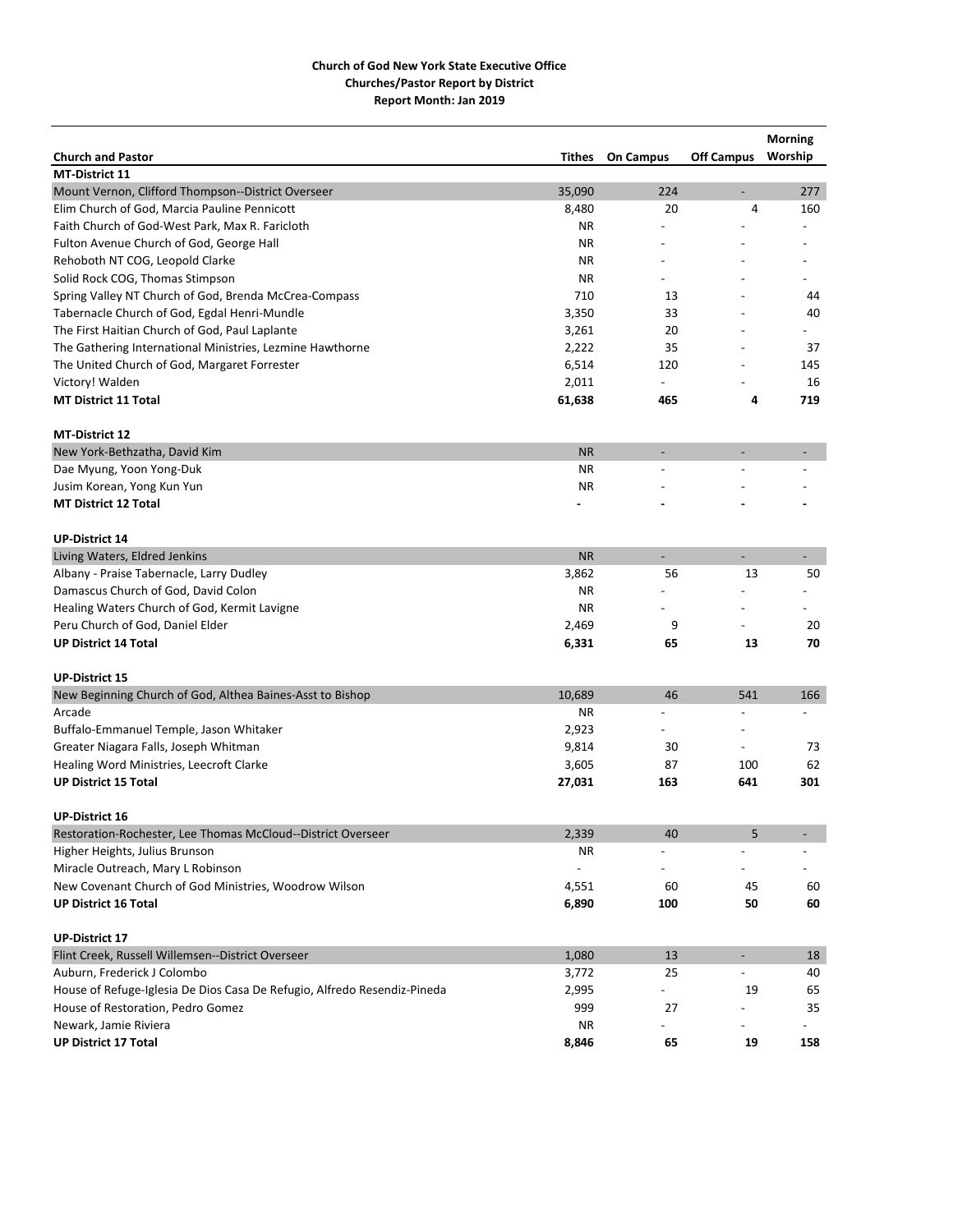|                                                            |           |                          |                          | <b>Morning</b>           |
|------------------------------------------------------------|-----------|--------------------------|--------------------------|--------------------------|
| <b>Church and Pastor</b>                                   | Tithes    | <b>On Campus</b>         | <b>Off Campus</b>        | Worship                  |
| <b>UP-District 19</b>                                      |           |                          |                          |                          |
| Mexico Lighthouse, Ronald Lee Russell                      |           |                          |                          |                          |
| Church of God Soldiers of Jesus Christ, Carlos Mercado     | <b>NR</b> | $\overline{\phantom{a}}$ | $\overline{a}$           | $\overline{a}$           |
| North Syracuse, Valetta Fortino                            | 100       |                          |                          | 6                        |
| Relevant Church of God, Carlos Mercado                     | <b>NR</b> |                          |                          |                          |
| <b>UP District 19 Total</b>                                | 100       |                          |                          | 6                        |
| <b>MT-District 20</b>                                      |           |                          |                          |                          |
| Bronxwood International, Acklan Quarrie--District Overseer | 66,793    | 128                      | $\overline{\phantom{a}}$ | 425                      |
| Greater Deliverance COG, Gaylord Pennicott                 | ΝR        | $\overline{a}$           |                          |                          |
| Highest Praise Church of God, Lennie Garfield Pennicott    | 4,640     | 18                       | 15                       | 50                       |
| New Life Church of God, Judith Joseph                      | ΝR        |                          |                          |                          |
| New Testament Temple Seymour Avenue, Paul A. Peart         | 38,040    | 100                      | 75                       | 400                      |
| Woodycrest, Julian Stephenson                              | 7,648     | 45                       | 15                       | 72                       |
| <b>MT District 20 Total</b>                                | 117,121   | 291                      | 105                      | 947                      |
| <b>MT-District 21</b>                                      |           |                          |                          |                          |
| New Rochelle, Raphael Gibbs--District Overseer             | 16,290    | 40                       | 30                       | 128                      |
| Crotona Ave, Winston E. Hill                               | ΝR        |                          |                          |                          |
| Nazarene Deliverance Ministries, Peggylin Davis            | ΝR        |                          |                          |                          |
| Vibrant Faith Church of God, Allan Robinson                | <b>NR</b> |                          |                          |                          |
| <b>MT District 21 Total</b>                                | 16,290    | 40                       | 30                       | 128                      |
|                                                            |           |                          |                          |                          |
| LI-District 23                                             |           |                          |                          |                          |
| Tabernacle of Praise Church of God, Jethro Alexis          | <b>NR</b> | $\overline{\phantom{a}}$ | $\overline{\phantom{a}}$ | $\overline{\phantom{a}}$ |
| Abundant Harvest Church of God, Daniel Rivette             | 3,888     |                          | $\overline{a}$           | 101                      |
| Middle Island Church of God, Machado N. Edmond             | 4,856     |                          |                          |                          |
| <b>LI District 23 Total</b>                                | 8,744     |                          |                          | 101                      |
| LI-District 24                                             |           |                          |                          |                          |
| True Life Church of God, Hixford Allen--District Overseer  | 14,251    | 35                       | $\overline{\phantom{a}}$ | 98                       |
| Berea New Testament, Isaac McIntosh                        | ΝR        | $\overline{a}$           | $\overline{a}$           | $\overline{a}$           |
| Dunamis New Testament Church of God, Neil Clarke           | 11,917    | $\overline{\phantom{0}}$ | $\overline{\phantom{0}}$ | 68                       |
| New Life Worship Center Church of God, Raymond L. Rose     | 3,760     | 10                       | 10                       | 50                       |
| Prayer Of Jabez, Janet Matthews                            | 5,869     | 8                        | 19                       | 30                       |
| Rehoboth House of Praise, Junior Rhodes                    | 21,973    | 36                       |                          | 171                      |
| Showers of Blessing Church of God, Noel Henry              | 2,322     | 28                       | 28                       | 33                       |
| Upper Room Assembly, Jean Maurice                          | 6,577     | 34                       | 10                       | 62                       |
| LI District 24 Total                                       | 66,668    | 151                      | 67                       | 512                      |
| <b>MT-District 25</b>                                      |           |                          |                          |                          |
| Eastchester Church of God, Devon Dixon--District Overseer  | 40,263    | 52                       | $\overline{\phantom{a}}$ | 160                      |
| Cathedral of Life Church of God, Blanca Giron              | ΝR        |                          |                          |                          |
| Living Hope-Bronx, Astley Byron Meeks                      | 8,995     | 86                       | 50                       | 96                       |
| New York-5th Ave, Devon Daniel                             | ΝR        |                          |                          |                          |
| Restoration Church of God, Maureen Palmer                  | ΝR        | $\overline{\phantom{a}}$ |                          | $\overline{\phantom{a}}$ |
| The Believers, Norman Wisdom                               | 6,985     |                          |                          | 58                       |
| <b>MT District 25 Total</b>                                | 56,243    | 138                      | 50                       | 314                      |
| <b>MT-District 26</b>                                      |           |                          |                          |                          |
| Rhema, Patrick Phillips--District Overseer                 | 10,611    | $\overline{\phantom{a}}$ | $\overline{\phantom{a}}$ | 85                       |
| Brooklyn Cathedral of Praise, Aubrey Brown                 | 17,472    |                          |                          | 86                       |
| Church Ave, Eric Joseph                                    | 12,477    | 29                       |                          | 74                       |
| Classon Ave, Urlin Grey                                    | 12,284    | 59                       | 15                       | 73                       |
| Faith Church of God Ministries - Brooklyn, Michael Grant   | 9,904     | 102                      | 10                       | 68                       |
| <b>MT District 26 Total</b>                                | 62,748    | 190                      | 25                       | 386                      |
|                                                            |           |                          |                          |                          |